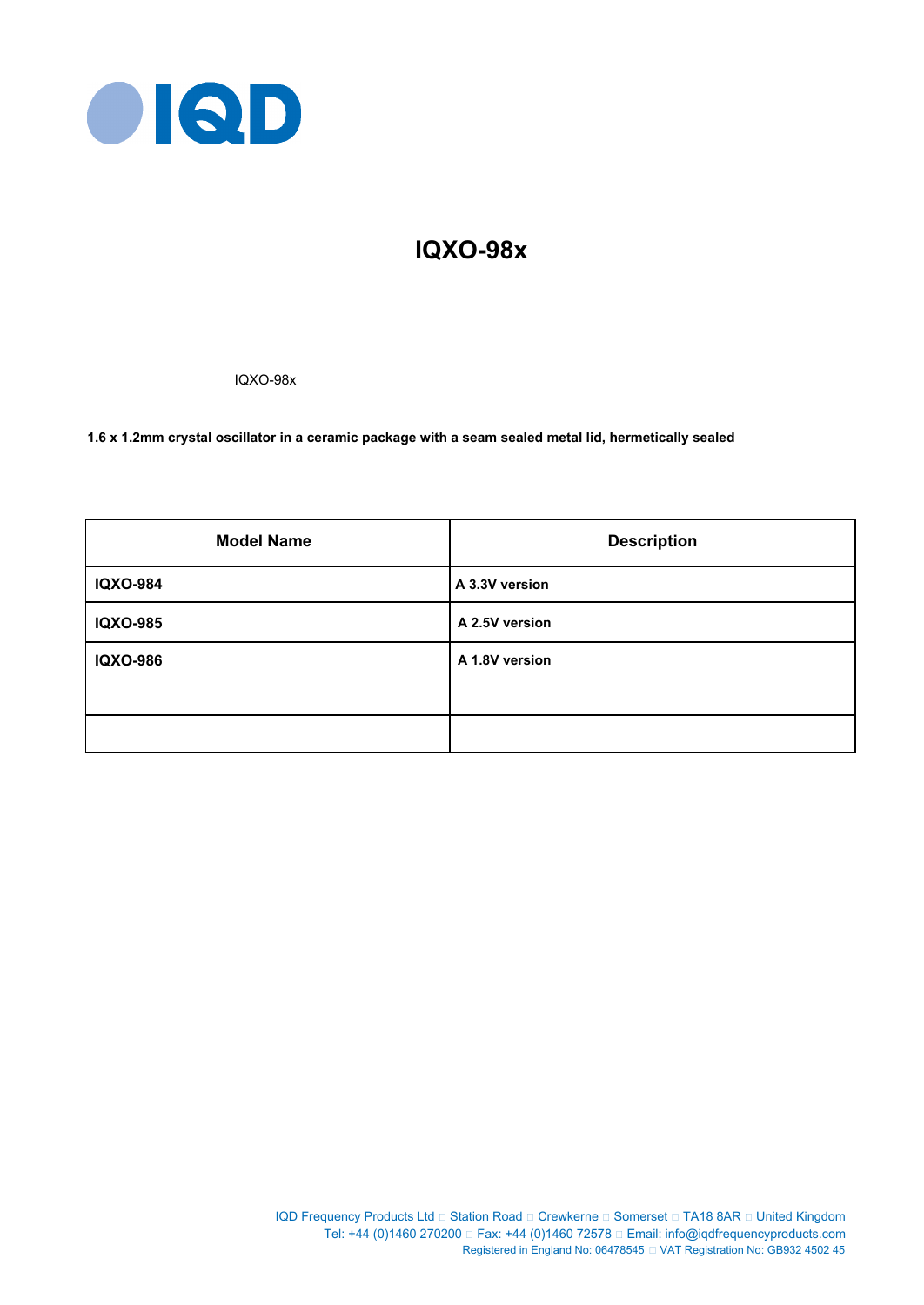

# **IQXO-984 Crystal Clock Oscillator Specification**

# **ISSUE 1; October 2021**

#### **Description**

 $\blacksquare$ 1.6 x 1.2mm crystal oscillator in a ceramic package with a seam sealed metal lid, hermetically sealed

#### **Frequency Parameters**

- $\blacksquare$
- Frequency 32.768kHz
- Frequency Stability ±30.00ppm to ±100.00ppm Frequency Stability: Includes Frequency Tolerance @ 25°C,  $\blacksquare$ operating temperature range, supply voltage variation and load variation.

#### **Electrical Parameters**

Supply Voltage 3.3V ±10%

#### **Operating Temperature Ranges**

- $-20$  to 70 $^{\circ}$ C
- $-40$  to 85 $^{\circ}$ C

#### **Output Details**

- Output Compatibility CMOS  $\blacksquare$
- $\blacksquare$
- Drive Capability 15pF max
	- Output Voltage Levels: Output Low (VoL): 10%Vs max Output High (VoH): 90%Vs min
- Start Up Time: 7ms max

#### **Output Control**

- Stand-by Mode:  $\blacksquare$ Logic '0' (30%Vs max) to pad 1 disables the oscillator output, the output goes to a high impedance state. Logic '1' (70%Vs min) or no connection to pad 1 enables oscillator output.
- $\blacksquare$ Stand-by Current: 1.4μA typical 3μA max

#### **Environmental Parameters**

Storage Temperature Range: –40 to 85°C  $\blacksquare$ 

#### **Ordering Information**

- **Frequency** Model\* **Output** Frequency Stability\* Operating Temperature Range\* Supply Voltage (\*minimum required) **Example** 32.768kHz IQXO-984
- CMOS ±50ppm –20 to 70C 3.3V

# **Compliance**

- RoHS Status (2015/863/EU) Compliant  $\blacksquare$ REACh Status **Compliant**  $\blacksquare$
- MSL Rating (JDEC-STD-033): Not Applicable

# **Packaging Details**

- $\blacksquare$ Pack Style: Cutt In tape, cut from a reel Pack Size: 100
- Pack Style: Reel Tape & reel in accordance with EIA-481-D Pack Size: 3,000



#### **Outline (mm)**



# **Test Circuit**



\* Inclusive of jigging and equipment capacitance

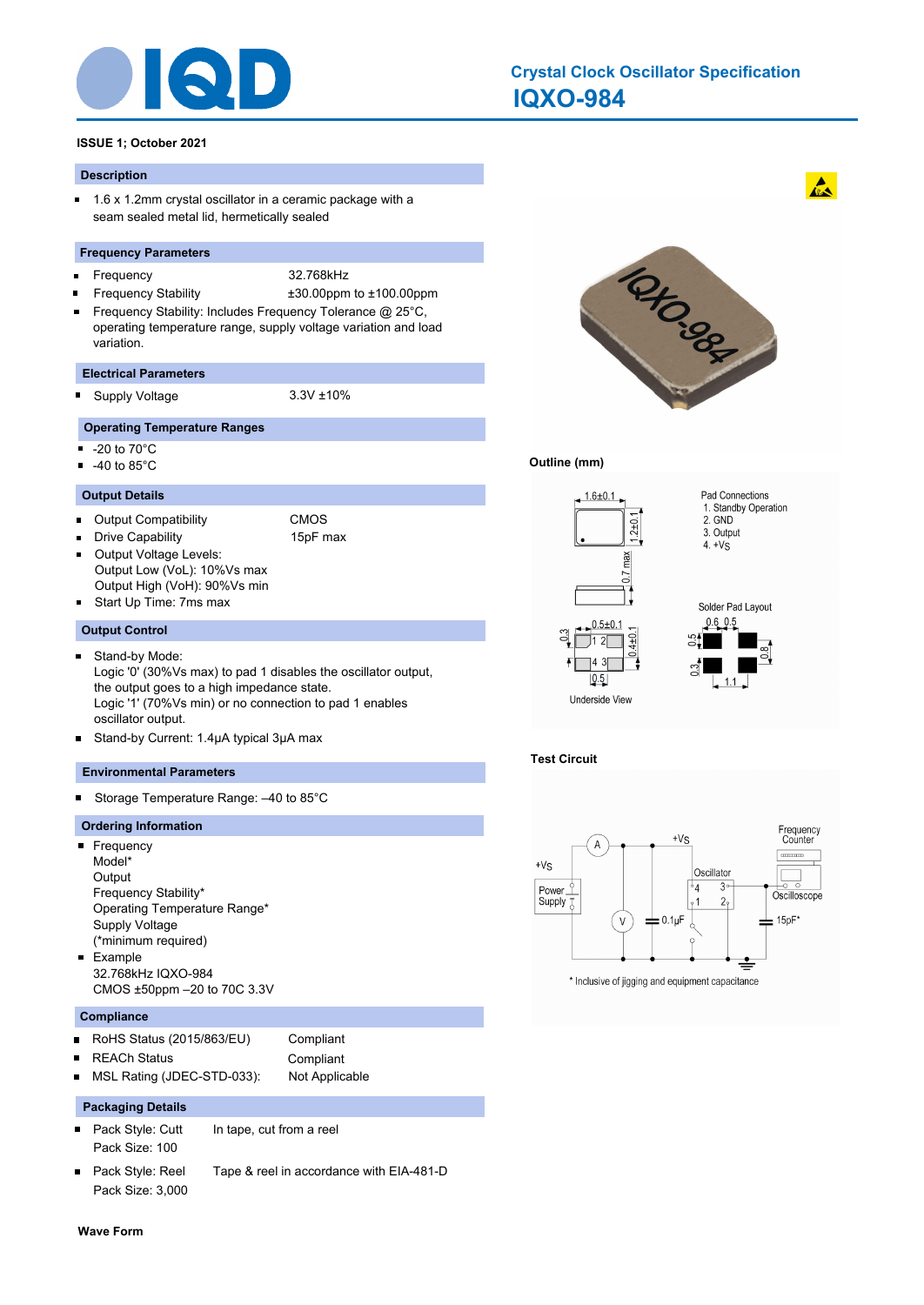

# **ISSUE 1; October 2021**



# **Electrical Specification - maximum limiting values 3.30V ±10%**

| Frequency | <b>Temperature Range</b> | <b>Stability</b><br>(Min) | Current [typ] | <b>Rise and Fall</b><br>Time | Duty Cycle |
|-----------|--------------------------|---------------------------|---------------|------------------------------|------------|
|           | °C                       | ppm                       | mA            | ns                           | %          |
| 32.768kHz | $-40$ to 85              | ±50.00                    | 0.025         | 200                          | 45/55      |
|           | $-20$ to $70$            | ±30.00                    | 0.025         | 200                          | 45/55      |

*This document was correct at the time of printing; please contact your local sales office for the latest version. Click to view latest version on our website.*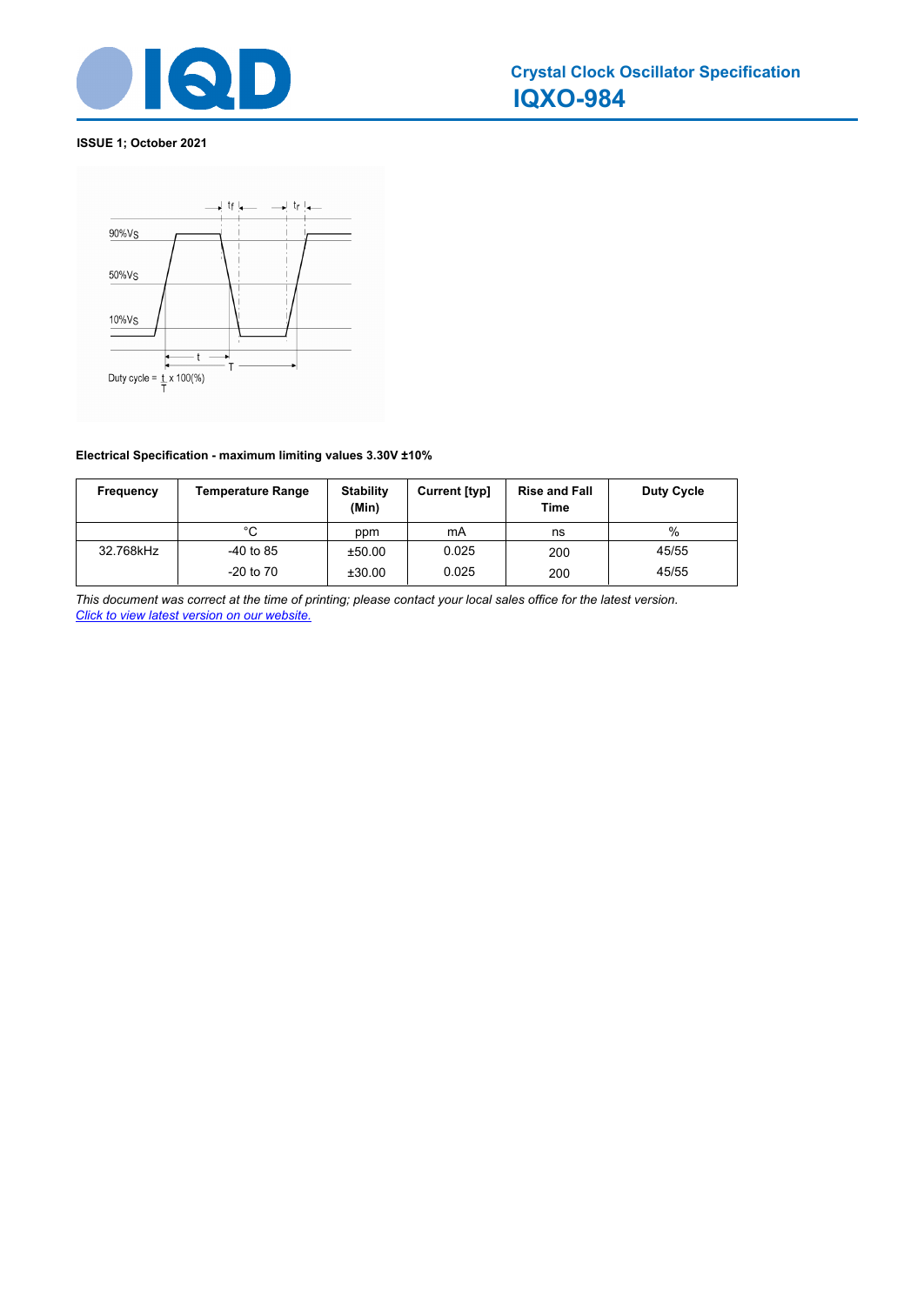

# **IQXO-985 Crystal Clock Oscillator Specification**

# **ISSUE 1; October 2021**

#### **Description**

 $\blacksquare$ 1.6 x 1.2mm crystal oscillator in a ceramic package with a seam sealed metal lid, hermetically sealed

#### **Frequency Parameters**

- $\blacksquare$
- Frequency 32.768kHz
- Frequency Stability ±30.00ppm to ±100.00ppm Frequency Stability: Includes Frequency Tolerance @ 25°C,  $\blacksquare$ operating temperature range, supply voltage variation and load variation.

#### **Electrical Parameters**

Supply Voltage 2.5V ±10%

#### **Operating Temperature Ranges**

- $-20$  to 70 $^{\circ}$ C
- $-40$  to 85 $^{\circ}$ C

#### **Output Details**

- Output Compatibility CMOS  $\blacksquare$
- $\blacksquare$
- Drive Capability 15pF max
	- Output Voltage Levels: Output Low (VoL): 10%Vs max
- Output High (VoH): 90%Vs min
- Start Up Time: TBD

#### **Output Control**

- Stand-by Mode:  $\blacksquare$ Logic '0' (30%Vs max) to pad 1 disables the oscillator output, the output goes to a high impedance state. Logic '1' (70%Vs min) or no connection to pad 1 enables oscillator output.
- $\blacksquare$ Stand-by Current: 1.4μA typical 3μA max

#### **Environmental Parameters**

Storage Temperature Range: –40 to 85°C  $\blacksquare$ 

#### **Ordering Information**

- **Frequency** Model\* **Output** Frequency Stability\* Operating Temperature Range\* Supply Voltage (\*minimum required) **Example** 32.768kHz IQXO-985
- CMOS ±50ppm –20 to 70C 2.5V

# **Compliance**

- RoHS Status (2015/863/EU) Compliant  $\blacksquare$ REACh Status **Compliant**  $\blacksquare$
- MSL Rating (JDEC-STD-033): Not Applicable

# **Packaging Details**

- $\blacksquare$ Pack Style: Cutt In tape, cut from a reel Pack Size: 100
- Pack Style: Reel Tape & reel in accordance with EIA-481-D Pack Size: 3,000



#### **Outline (mm)**



# **Test Circuit**



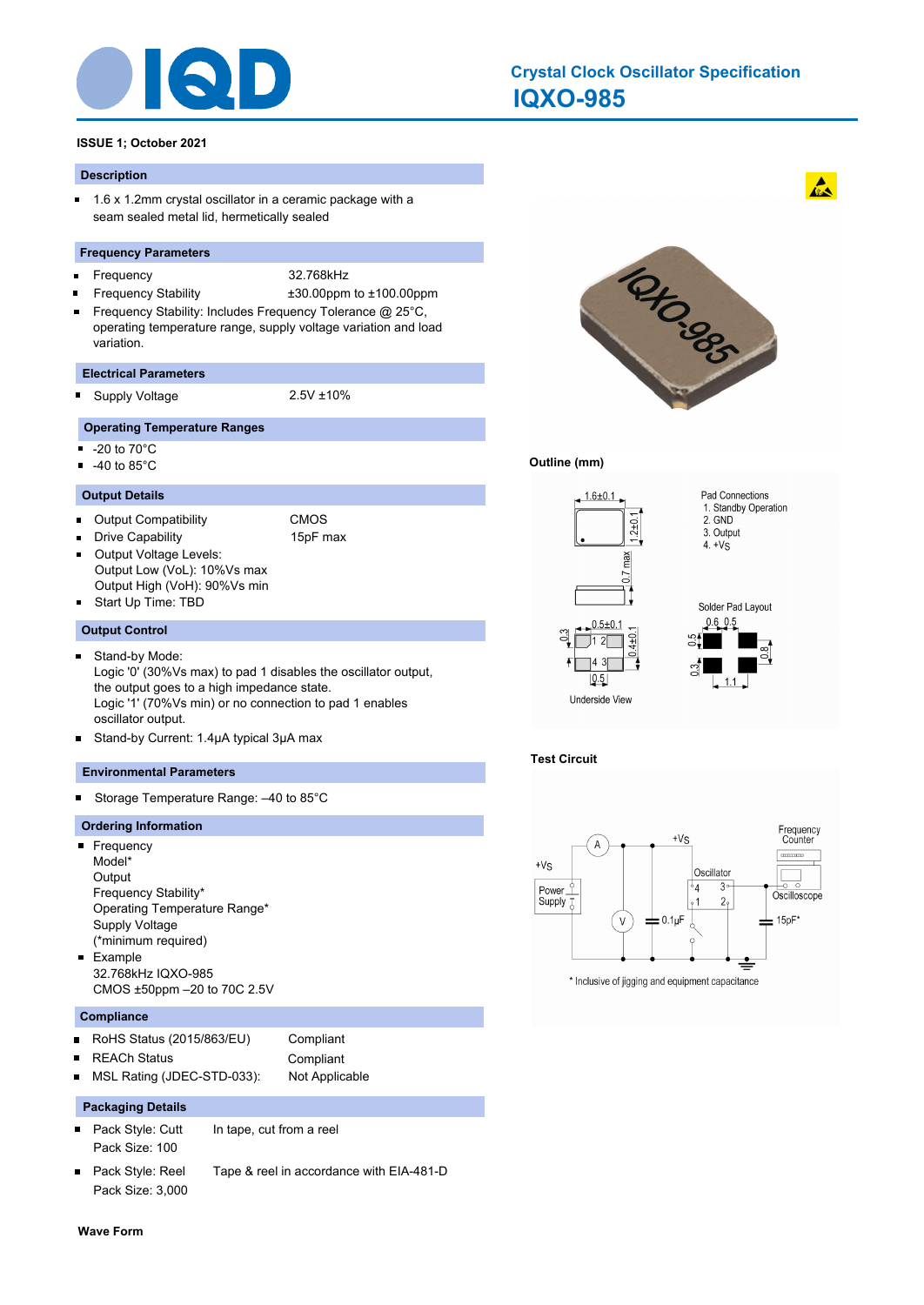

# **ISSUE 1; October 2021**



# **Electrical Specification - maximum limiting values 2.50V ±10%**

| Frequency | <b>Temperature Range</b> | <b>Stability</b><br>(Min) | Current [typ] | <b>Rise and Fall</b><br>Time | Duty Cycle |
|-----------|--------------------------|---------------------------|---------------|------------------------------|------------|
|           | °C                       | ppm                       | mA            | ns                           | %          |
| 32.768kHz | $-40$ to 85              | ±50.00                    | 0.025         | 200                          | 45/55      |
|           | $-20$ to $70$            | ±30.00                    | 0.025         | 200                          | 45/55      |

*This document was correct at the time of printing; please contact your local sales office for the latest version. Click to view latest version on our website.*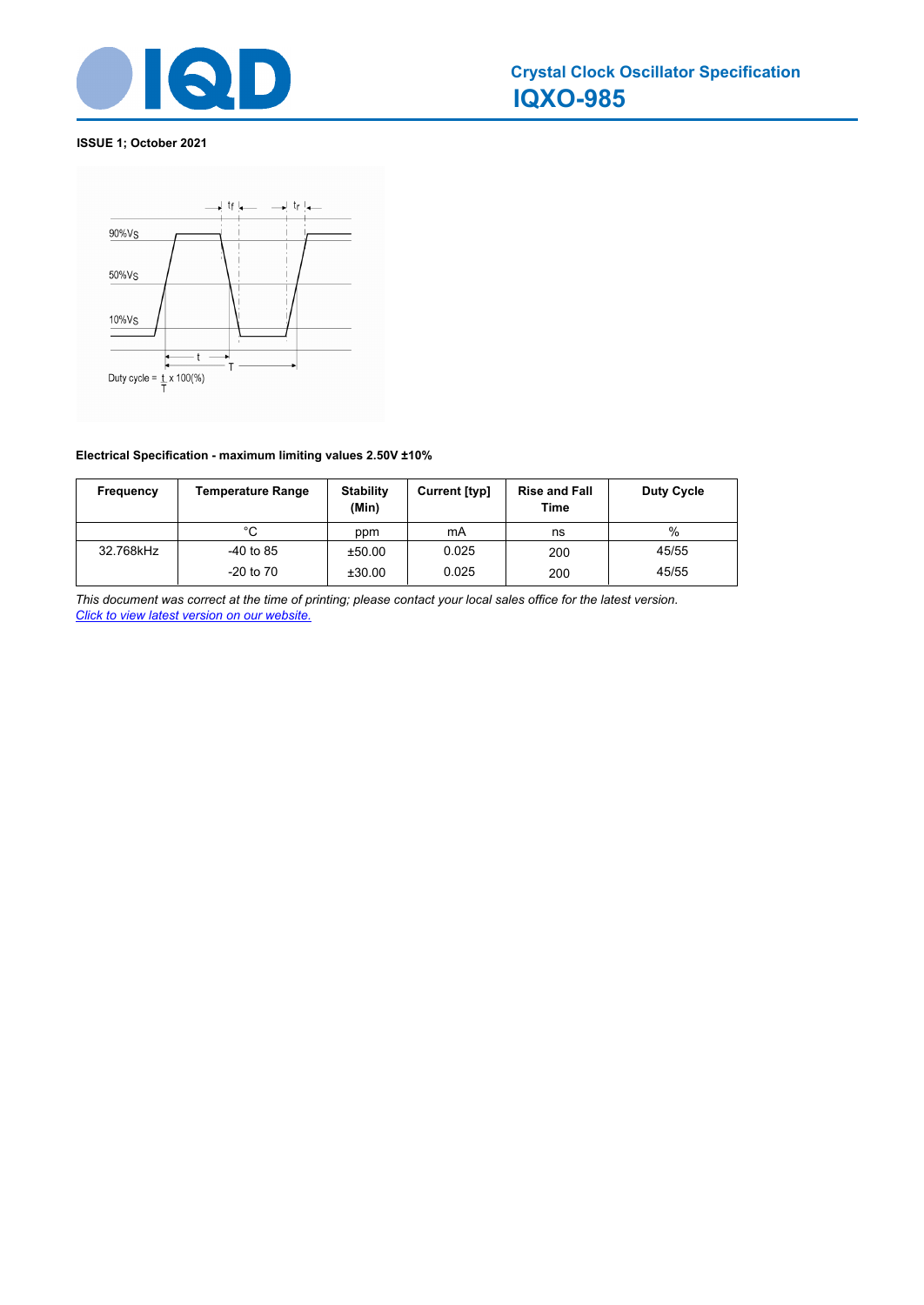

# **IQXO-986 Crystal Clock Oscillator Specification**

# **ISSUE 1; October 2021**

#### **Description**

 $\blacksquare$ 1.6 x 1.2mm crystal oscillator in a ceramic package with a seam sealed metal lid, hermetically sealed

#### **Frequency Parameters**

- $\blacksquare$ 
	- Frequency 32.768kHz
- Frequency Stability ±30.00ppm to ±100.00ppm Frequency Stability: Includes Frequency Tolerance @ 25°C,  $\blacksquare$ operating temperature range, supply voltage variation and load variation.

#### **Electrical Parameters**

Supply Voltage 1.8V ±10%

#### **Operating Temperature Ranges**

- $-20$  to 70 $^{\circ}$ C
- $-40$  to 85 $^{\circ}$ C

#### **Output Details**

- Output Compatibility CMOS  $\blacksquare$
- $\blacksquare$
- Drive Capability 15pF max
	- Output Voltage Levels: Output Low (VoL): 10%Vs max
- Output High (VoH): 90%Vs min
- Start Up Time: 10ms max

# **Output Control**

- Stand-by Mode:  $\blacksquare$ Logic '0' (30%Vs max) to pad 1 disables the oscillator output, the output goes to a high impedance state. Logic '1' (70%Vs min) or no connection to pad 1 enables oscillator output.
- $\blacksquare$ Stand-by Current: 1.4μA typical 3μA max

#### **Environmental Parameters**

Storage Temperature Range: –40 to 85°C  $\blacksquare$ 

#### **Ordering Information**

- **Frequency** Model\* **Output** Frequency Stability\* Operating Temperature Range\* Supply Voltage (\*minimum required) **Example** 32.768kHz IQXO-986
- CMOS ±50ppm –20 to 70C 1.8V

# **Compliance**

RoHS Status (2015/863/EU) Compliant  $\blacksquare$ REACh Status **Compliant**  $\blacksquare$ MSL Rating (JDEC-STD-033): Not Applicable

#### **Packaging Details**

- $\blacksquare$ Pack Style: Reel Tape & reel in accordance with EIA-481-D Pack Size: 3,000
- Pack Style: Cutt In tape, cut from a reel Pack Size: 100
- **Wave Form**



#### **Outline (mm)**



# **Test Circuit**



\* Inclusive of jigging and equipment capacitance